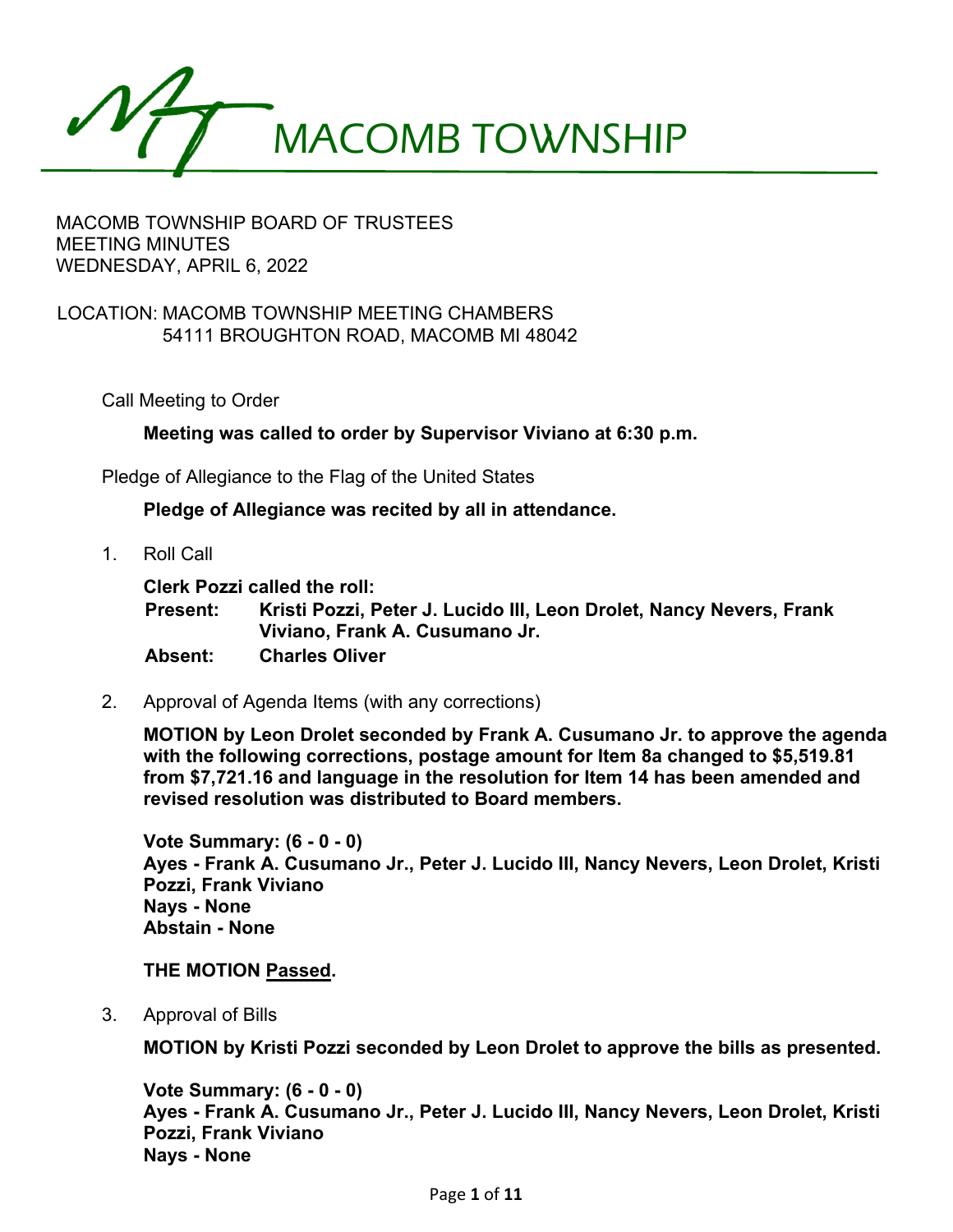## **Abstain - None**

## **THE MOTION Passed.**

 4. Approval of Previous Meeting Minutes from March 23, 2022 and Closed Session Meeting Minutes from March 23, 2022

**MOTION by Leon Drolet seconded by Frank A. Cusumano Jr. to approve meeting minutes from March 23, 2022 and closed session meeting minutes from March 23, 2022 as presented.** 

**Vote Summary: (6 - 0 - 0) Ayes - Frank A. Cusumano Jr., Peter J. Lucido III, Nancy Nevers, Leon Drolet, Kristi Pozzi, Frank Viviano Nays - None Abstain - None** 

### **THE MOTION Passed.**

### **PUBLIC COMMENTS, AGENDA ITEMS ONLY - (3 MINUTE TIME LIMIT)**

There were no public comments.

### **CONSENT AGENDA ITEMS:**

**MOTION by Leon Drolet seconded by Peter J. Lucido III to approve the Consent Agenda items as presented.** 

**Vote Summary: (6 - 0 - 0) Ayes - Frank A. Cusumano Jr., Peter J. Lucido III, Nancy Nevers, Leon Drolet, Kristi Pozzi, Frank Viviano Nays - None Abstain - None** 

### **THE MOTION Passed.**

- 5. Water and Sewer Department
	- a. Request to Approve the Purchase Requisition; Ferguson Waterworks (Water Meters/Customer Service Materials). \$10,935.22
	- b. Request to Approve the Purchase Requisition; EJ USA Inc., (Water, Storm and Sewer Materials) \$14,130.16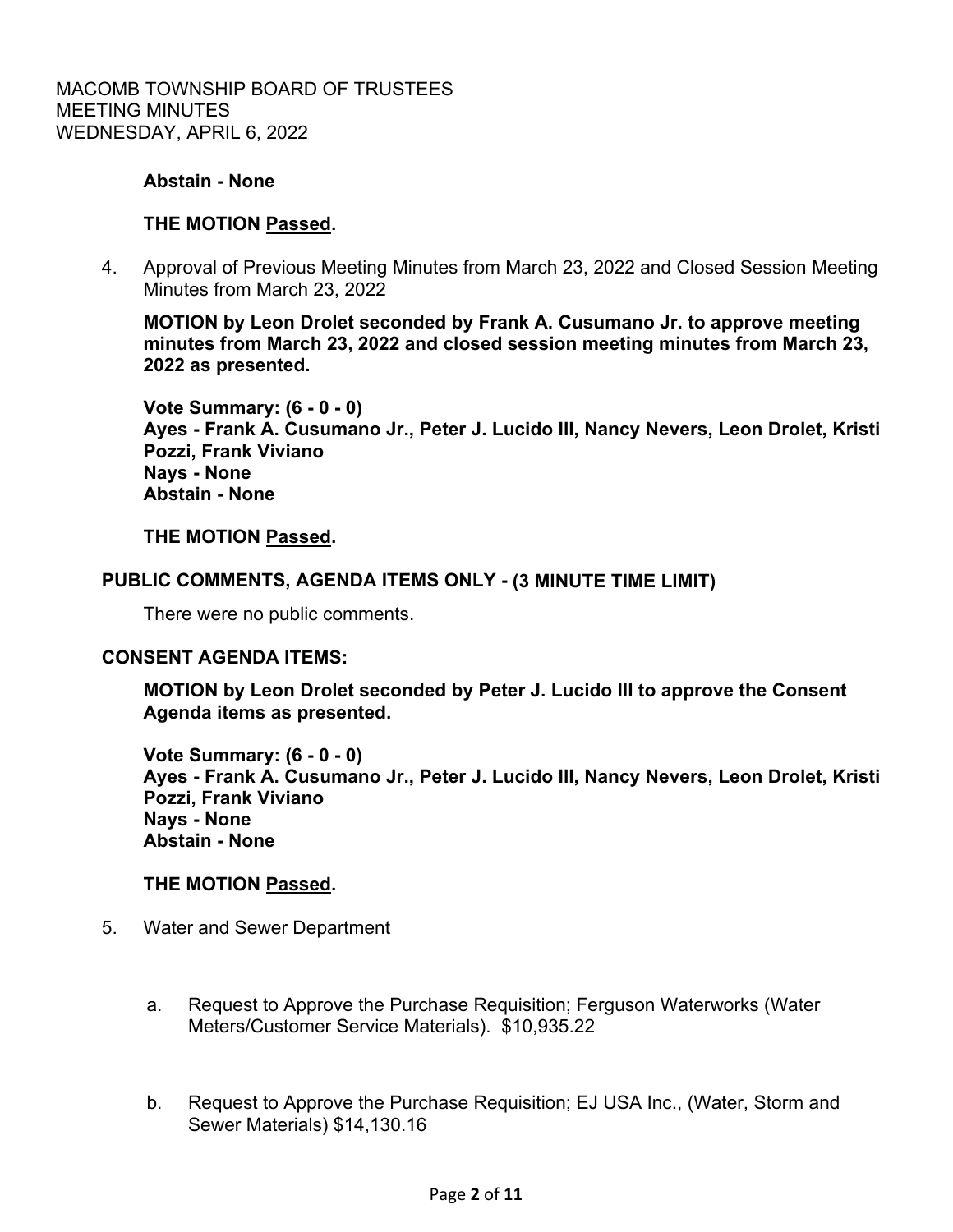- 6. Engineering Department
	- a. Request to Authorize the Supervisor to Sign Stormwater Facilities Operation and Maintenance Agreement for Premier Academy Daycare
- 7. Clerk's Office
	- a. Request to attend the 2022 Michigan Association of Municipal Clerks Conference
- 8. Parks and Recreation Department
	- a. Request to approve postage expense for the Spring/Summer 2022 R.E.A.C.H. **Brochure**
	- b. Request to approve programs that will be listed in the Spring/Summer R.E.A.C.H. 2022 brochure

### **NEW BUSINESS:**

## **ENGINEERING DEPARTMENT:**

9. Request to Adopt Resolution No. 2 to Schedule Public Hearing No. 1 for the Chelsea Park Drive/Newcastle Court/Amsbury Drive Road Replacement Special Assessment District (SAD); SAD No. MA101-P

**MOTION by Leon Drolet seconded by Peter J. Lucido III to Adopt Resolution No. 2 and Schedule Public Hearing No. 1 for May 11, 2022 for the Chelsea Park Drive/Newcastle Court/Amsbury Drive Road Replacement Special Assessment District (SAD); SAD No. MA101-P.** 

**Vote Summary: (6 - 0 - 0)**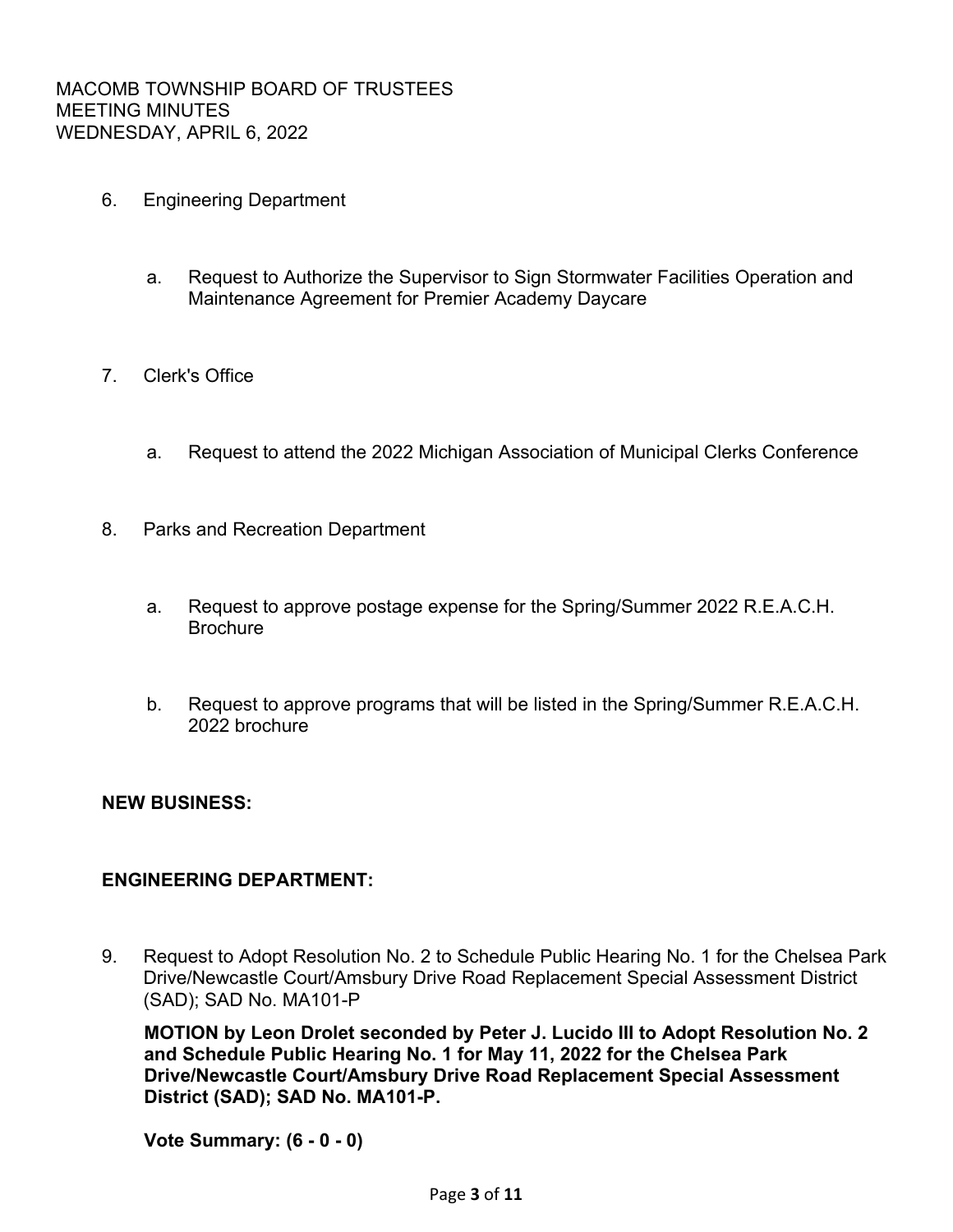MACOMB TOWNSHIP BOARD OF TRUSTEES MEETING MINUTES WEDNESDAY, APRIL 6, 2022

> **Ayes - Frank A. Cusumano Jr., Peter J. Lucido III, Nancy Nevers, Leon Drolet, Kristi Pozzi, Frank Viviano Nays - None Abstain - None**

## **THE MOTION Passed.**

SAD No. MA101-P Chelsea Park Drive/Newcastle Court/Amsbury Drive Road Replacement

## **RESOLUTION NO. 2**

Minutes of a regular meeting of the Township Board of the Township of Macomb, County of Macomb, Michigan, held in the Township Hall in said Township on April 6, 2022 at 6:30 P.M. Eastern Daylight Savings Time.

PRESENT: Viviano, Pozzi, Drolet, Cusumano, Lucido, Nevers ABSENT: Oliver

The following preamble and resolution were offered by Member Drolet and supported by Member Lucido.

WHEREAS, a Petition has been filed with the Township Board signed by the record owners of lands constituting more than fifty (50%) percent of the frontages to be benefited by the road reconstruction project requested by the Petitioners and more particularly described in Exhibit "A" attached hereto and expressly made a part hereof; and

WHEREAS, the Township Board desires to proceed with the Petition pursuant to the provisions of Act 188, Public Acts of Michigan, 1954, as amended.

## **NOW, THEREFORE, BE IT RESOLVED BY THE TOWNSHIP BOARD OF THE TOWNSHIP OF MACOMB, MACOMB COUNTY, MICHIGAN:**

1. The Township Engineer has been requested to prepare plans showing the road reconstruction requested by the Petitioners, the location thereof and estimates of costs for the construction and installation thereof.

2. The Township Engineer has filed estimates with the Township Board.

3. The Township Board shall meet at the Township Hall located at 54111 Broughton Road, Macomb Township, Michigan 48042 on May 11, 2022 at 6:30 P.M.,

Eastern Daylight Savings Time, at which time and place the Township Board shall hear objections to the Petition heretofore filed, to the improvement to be constructed and installed, and the establishment of a special assessment district as proposed.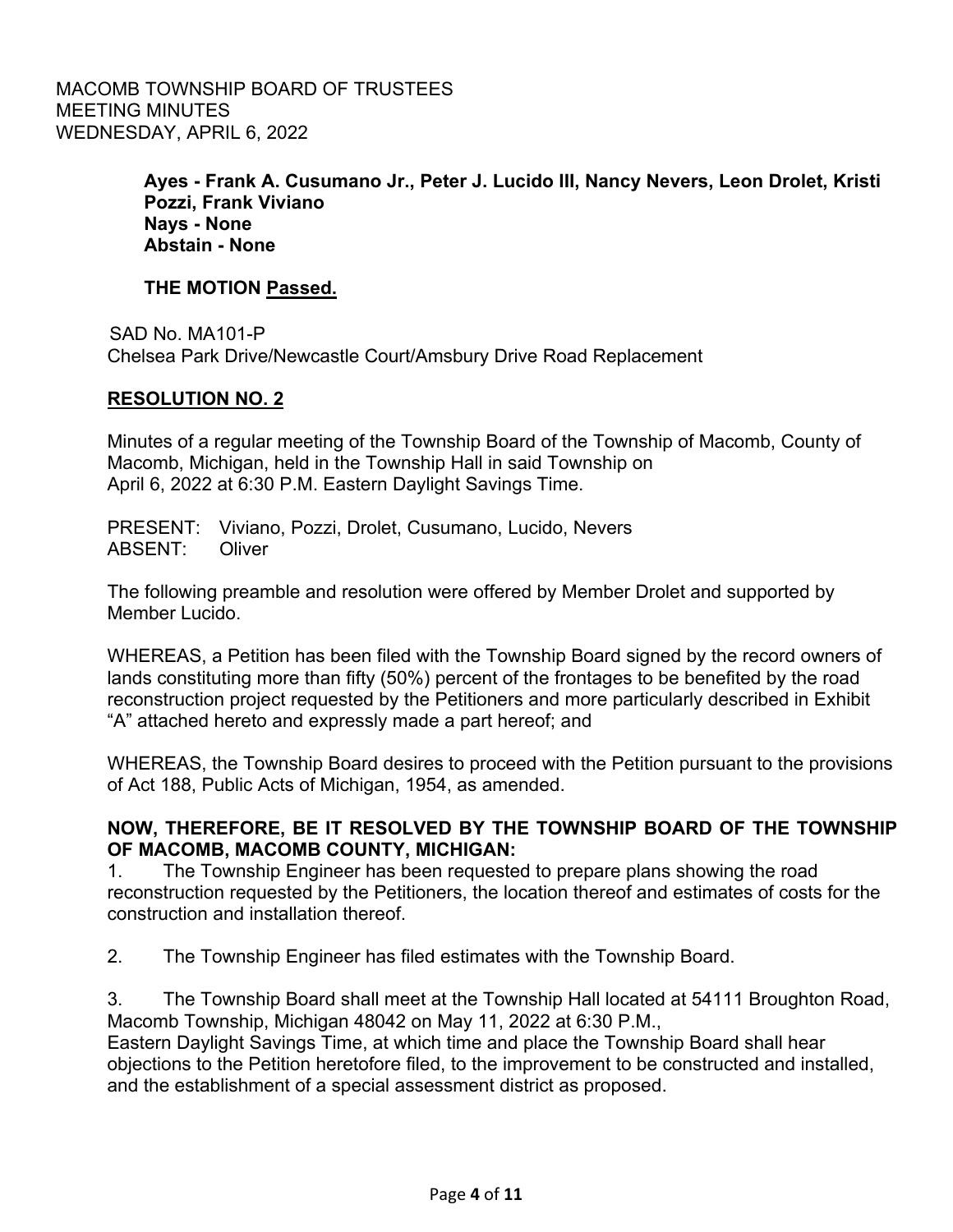4. The Township Clerk is hereby ordered to cause notice of the hearing to be published twice prior to the hearing in a newspaper of general circulation in the Township, the first publication to be at least ten (10) days before the hearing, and shall cause notice to be mailed by first class mail to all owners of or persons in interest in property in the special assessment district as shown on the current assessment rolls of the Township at least ten (10) full days before the date of the hearing.

5. The Notice shall be in substantially the following form:

## **NOTICE OF HEARING ON ESTABLISHMENT OF SPECIAL ASSESSMENT DISTRICT FOR ROAD RECONSTRUCTION BY THE TOWNSHIP OF MACOMB**

TO THE OWNERS AND OTHERS INTERESTED IN THE FOLLOWING DESCRIBED PROPERTIES:

All lots along Chelsea Park Drive, Newcastle Court, and Amsbury Drive in the Chelsea Park Subdivision, Section 28, Macomb Township, including the following described parcels:

| 08-28-201-001 | 48983 Chelsea Park Dr | 08-28-203-027 | 20020 Newcastle Ct. |
|---------------|-----------------------|---------------|---------------------|
| 08-28-201-002 | 48955 Chelsea Park Dr | 08-28-203-028 | 20017 Newcastle Ct. |
| 08-28-201-003 | 48927 Chelsea Park Dr | 08-28-203-029 | 20049 Newcastle Ct. |
| 08-28-201-004 | 48899 Chelsea Park Dr | 08-28-203-030 | 20081 Newcastle Ct. |
| 08-28-201-005 | 48693 Vintage Ln      | 08-28-203-031 | 20113 Newcastle Ct. |
| 08-28-202-001 | 48972 Chelsea Park Dr | 08-28-203-032 | 20145 Newcastle Ct. |
| 08-28-202-002 | 48940 Chelsea Park Dr | 08-28-203-033 | 20177 Newcastle Ct. |
| 08-28-202-003 | 48751 Vintage Lane    | 08-28-203-034 | 20209 Newcastle Ct. |
| 08-28-203-021 | 48521 Amsbury Dr      | 08-28-203-035 | 20241 Newcastle Ct. |
| 08-28-203-022 | 48555 Amsbury Dr      | 08-28-203-036 | 48592 Amsbury Dr    |
| 08-28-203-023 | 48579 Amsbury Dr      | 08-28-203-037 | 48564 Amsbury Dr    |
| 08-28-203-024 | 20116 Newcastle Ct    | 08-28-203-038 | 48536 Amsbury Dr    |
| 08-28-203-025 | 20084 Newcastle Dr    | 08-28-203-039 | 48508 Amsbury Dr    |
| 08-28-203-026 | 20052 Newcastle Ct.   |               |                     |

PLEASE TAKE NOTICE that a Petition has been filed with the Township Board of the Township of Macomb signed by the record owners of the above described lands constituting more than fifty (50%) percent of the frontages to be benefited by the road improvements proposed by the Petition, and that the Township Board has tentatively declared its intention to make the improvements, particularly described as follows:

Full road reconstruction of Chelsea Park Drive from 22 Mile Road to Vintage Lane; Newcastle Court from Amsbury Drive to the end; and Amsbury Drive from Edinburg Drive to Newcastle Court; in Section 28, Macomb Township.

Plans and estimates have been prepared and are on file with the Township Clerk for public examination.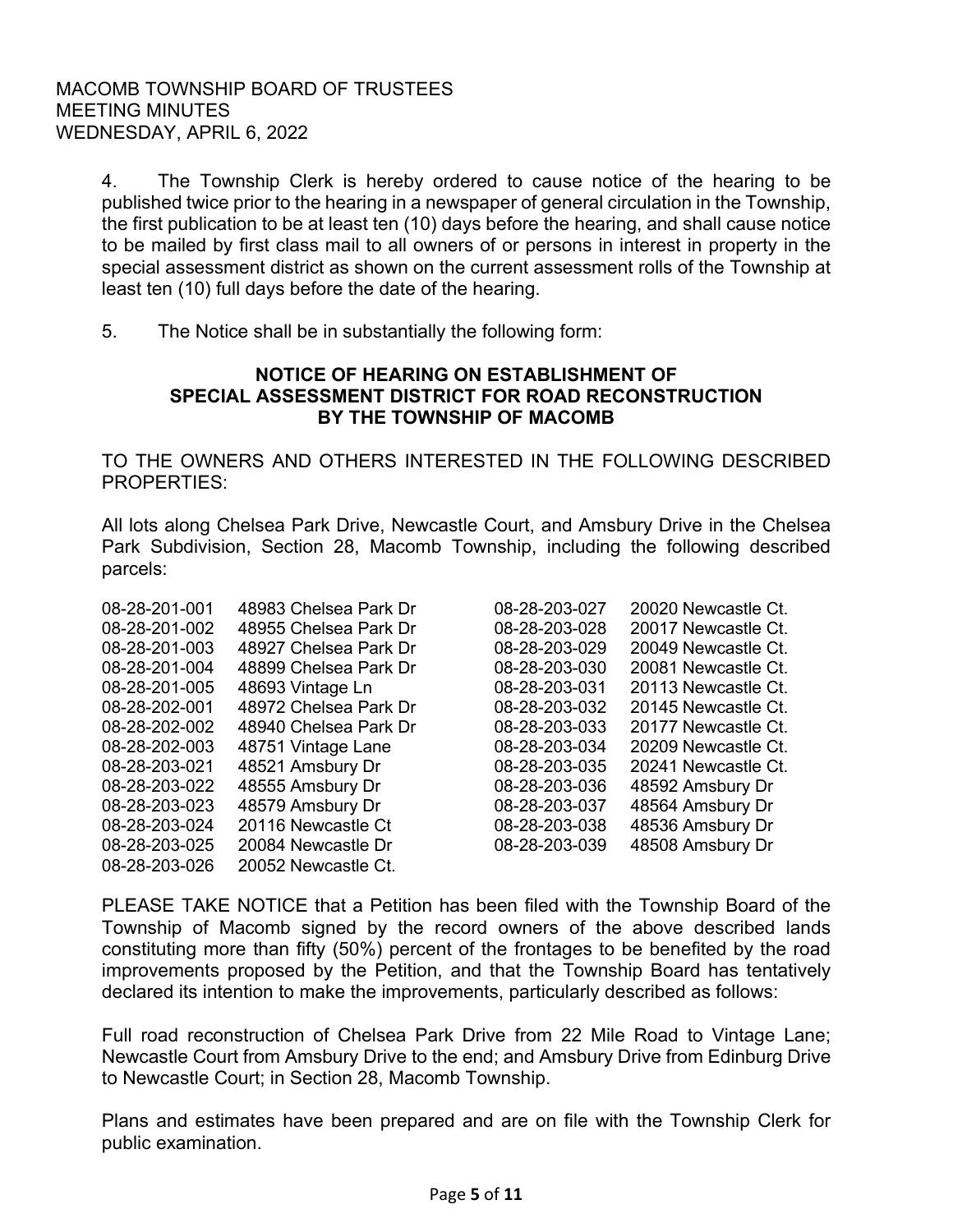TAKE FURTHER NOTICE that the Township Board will meet on May 11, 2022 at 6:30 P.M. at the Township Hall, 54111 Broughton Road, Macomb, MI 48042 for the purpose of hearing any objections to the Petition, the road reconstruction, and the creation of a special assessment district therefor.

 $\overline{\phantom{a}}$  , and the contract of the contract of the contract of the contract of the contract of the contract of the contract of the contract of the contract of the contract of the contract of the contract of the contrac Kristi L. Pozzi Macomb Township Clerk

FIRST PUBLICATION: April 28, 2022 SECOND PUBLICATION: May 5, 2022

6. All resolutions and parts of resolutions insofar as they conflict with the provisions of this resolution be and the same are hereby rescinded.

**MOTION by Drolet seconded by Lucido to approve Resolution No. 2 for Chelsea Park Paving Special Assessment District.** 

**Roll Call: Ayes: Drolet, Lucido, Cusumano, Nevers, Pozzi, Viviano Nays: None Absent: Oliver RESOLUTION DECLARED ADOPTED this 6th day of April, 2022.**

**HUMAN RESOURCES DEPARTMENT:**

10. Request to Approve Position Description - Recreation Programmer I

**MOTION by Kristi Pozzi seconded by Leon Drolet to Approve the position description for Recreation Programmer I** 

**Vote Summary: (6 - 0 - 0) Ayes - Frank A. Cusumano Jr., Peter J. Lucido III, Nancy Nevers, Leon Drolet, Kristi Pozzi, Frank Viviano Nays - None Abstain - None** 

**THE MOTION Passed.**

## **PLANNING AND ZONING DEPARTMENT:**

11. Conditional Rezoning; Residential Multiple Family, Low Density (R-2-L) to General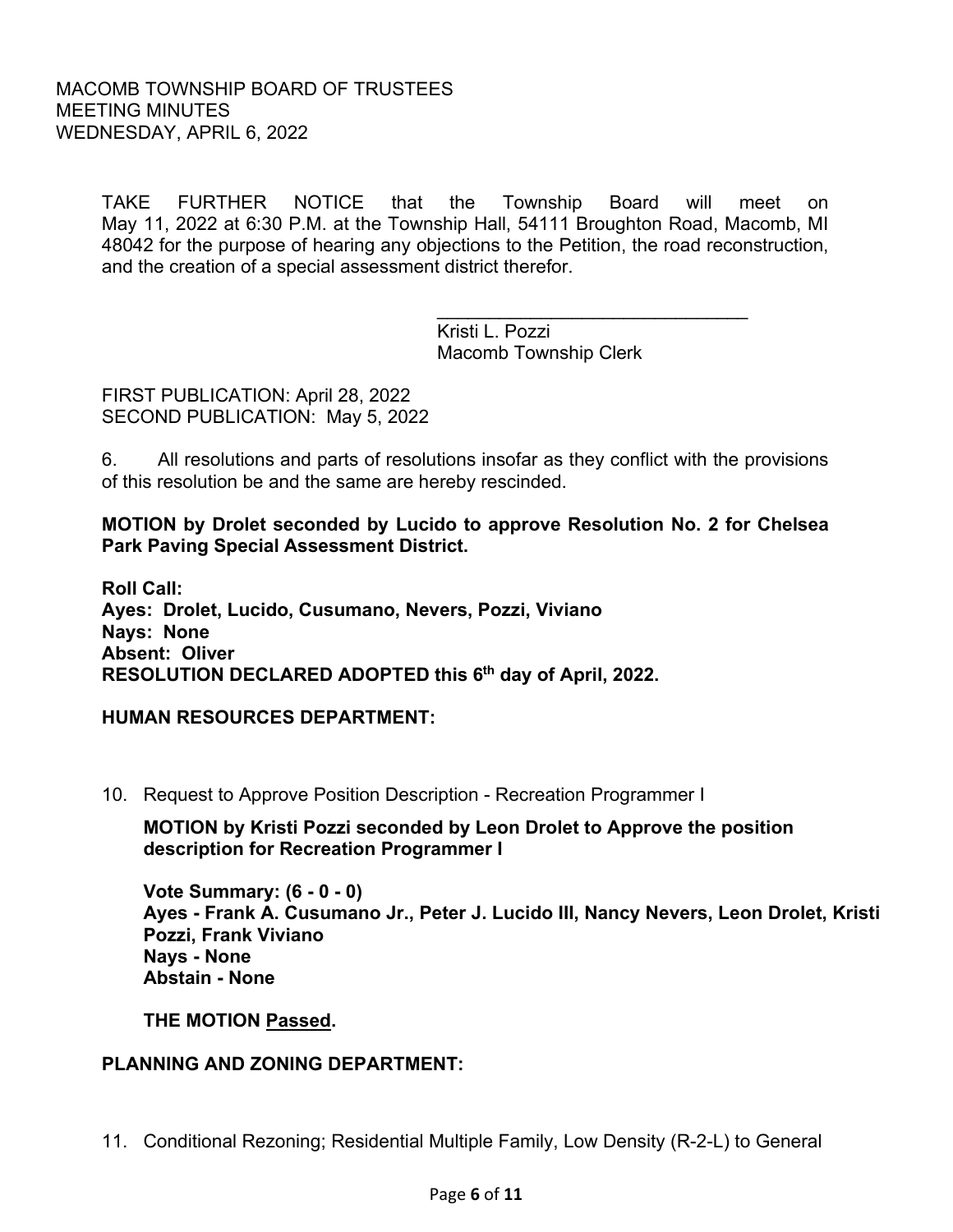MACOMB TOWNSHIP BOARD OF TRUSTEES MEETING MINUTES WEDNESDAY, APRIL 6, 2022

> Commercial (C-2); Located on the east side of Romeo Plank, 1/4 mile north of 23 Mile Road; Portion of Parcels #08-17-426-003 and #08-17-402-005 east of the river

**MOTION by Leon Drolet seconded by Peter J. Lucido II to approve the Conditional Rezoning; Residential Multiple Family, Low Density (R-2-L) to General Commercial (C-2); Located on the east side of Romeo Plank, 1/4 mile north of 23 Mile Road; Portion of Parcels #08-17-426-003 and #08-17-402-005 east of the river.** 

**Vote Summary: (6 - 0 - 0) Ayes - Frank A. Cusumano Jr., Peter J. Lucido III, Nancy Nevers, Leon Drolet, Kristi Pozzi, Frank Viviano Nays - None Abstain - None** 

**THE MOTION Passed.**

### **CLERK'S OFFICE:**

12. Request to Adjust Election Inspector Compensation

**MOTION by Leon Drolet seconded by Nancy Nevers to approve the election inspector compensation as presented.** 

**Vote Summary: (6 - 0 - 0) Ayes - Frank A. Cusumano Jr., Peter J. Lucido III, Nancy Nevers, Leon Drolet, Kristi Pozzi, Frank Viviano Nays - None Abstain - None** 

**THE MOTION Passed.**

13. Request to Establish Polling Locations

**MOTION by Leon Drolet seconded by Peter J. Lucido III to establish polling locations for use at all elections as presented.** 

**Vote Summary: (6 - 0 - 0) Ayes - Frank A. Cusumano Jr., Peter J. Lucido III, Nancy Nevers, Leon Drolet, Kristi Pozzi, Frank Viviano Nays - None Abstain - None** 

**THE MOTION Passed.**

**SUPERVISOR'S OFFICE:**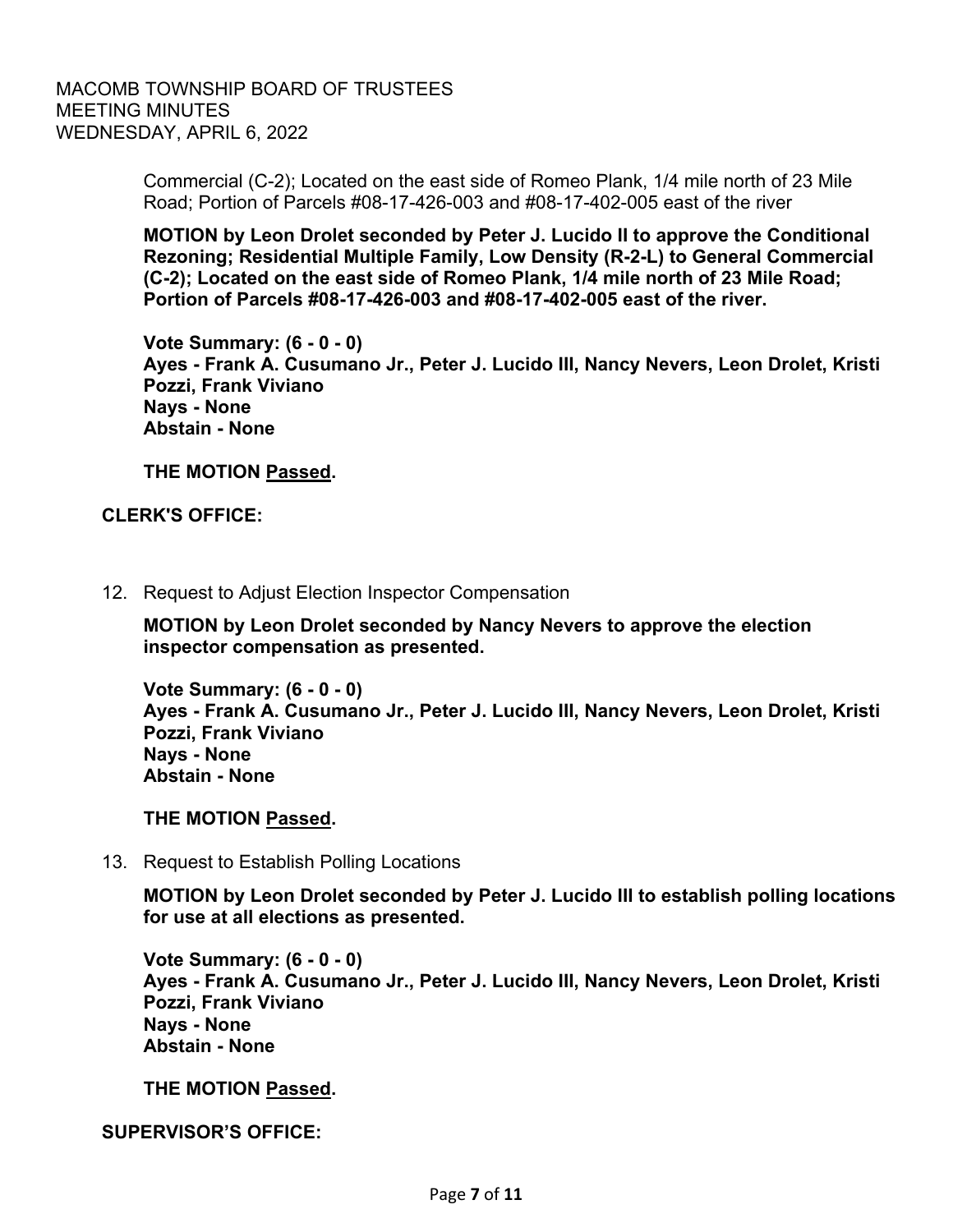14. Request to Adopt Resolution in Opposition to the Imposition of Highland Park's Water and Sewer Debt on Macomb Township Residents and Businesses

**MOTION by Peter J. Lucido III seconded by Nancy Nevers to Adopt Resolution in Opposition to the Imposition of Highland Park's Water and Sewer Debt on Macomb Township Residents and Businesses** 

**Vote Summary: (6 - 0 - 0) Ayes - Frank A. Cusumano Jr., Peter J. Lucido III, Nancy Nevers, Leon Drolet, Kristi Pozzi, Frank Viviano Nays - None Abstain - None** 

**THE MOTION Passed.** 

## **TOWNSHIP OF MACOMB MACOMB COUNTY, MICHIGAN**

## **RESOLUTION IN OPPOSITION TO THE IMPOSITION OF HIGHLAND PARK'S WATER AND SEWER DEBT ON MACOMB TOWNSHIP RESIDENTS AND BUSINESSES**

 At the regular meeting of the Township Board of Macomb Township, Macomb County, Michigan, held at the Township Hall at 54111 Broughton, Macomb Township, MI 48042, on  $6<sup>th</sup>$  day of April, 2022, commencing at 6:30 p.m.

Present: Viviano, Pozzi, Drolet, Cusumano, Lucido, Nevers Absent: Oliver

The following Resolution was offered by Lucido and seconded by Nevers.

## **A. LEGISLATIVE FINDINGS OF FACT**

**WHEREAS,** Great Lakes Water Authority (GLWA), formerly known as Detroit Water & Sewerage Department (DWSD), is a supplier of fresh potable water ("fresh water supply") and sanitary sewerage treatment ("sanitary sewer") provider to local units of government throughout southeastern Michigan; and

**WHEREAS**, MACOMB TOWNSHIP is a local unit of government that receives fresh water supply service directly from GLWA as a "primary" customer, for resale and distribution to its residents by way of long-term water supply contract; and,

**WHEREAS**, MACOMB TOWNSHIP is an indirect and/or "secondary" customer of sanitary sewer of GLWA through its primary customer, Macomb County Department of Public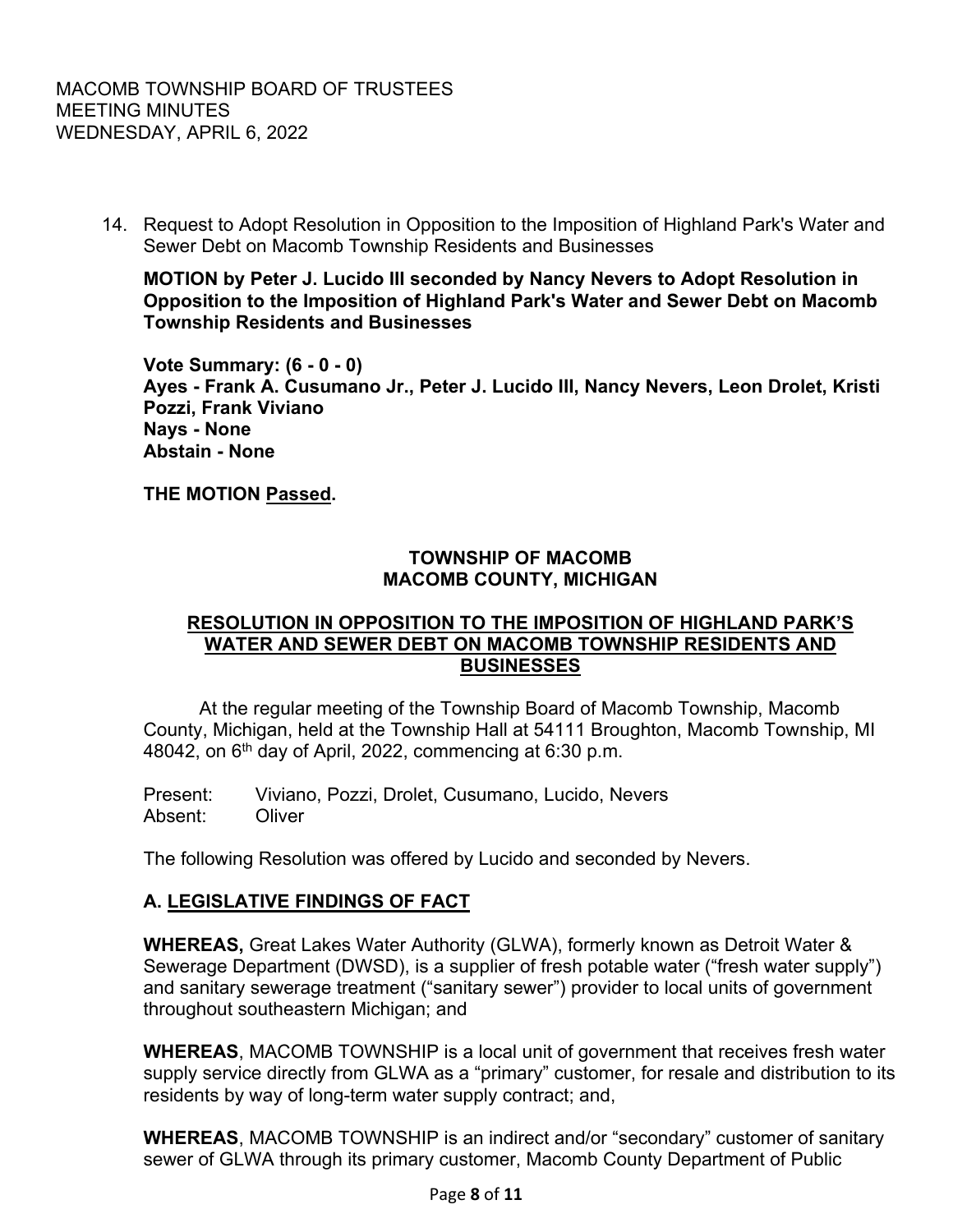Works by and through the Macomb Interceptor Drain Drainage District (MIDDD) which then bills MACOMB TOWNSHIP monthly; and,

**WHEREAS,** the STATE OF MICHIGAN has had and continues to have a direct role in GLWA providing fresh water supply services and sanitary sewer service to the City of Highland Park (HIGHLAND PARK); and,

**WHEREAS,** in 2012 the STATE OF MICHIGAN requested the then DWSD, now GLWA, to provide emergency water services HIGHLAND PARK because the State of Michigan determined HIGHLAND PARK's water treatment plant was creating a public health risk to its residents; and,

**WHEREAS**, on November 12, 2012, the STATE OF MICHIGAN stated the repairs to the HIGHLAND PARK water treatment plant were to be completed in 3-4 days and, in the interim, fresh water supply and sanitary sewer service to HIGHLAND PARK was transferred and serviced by DWSD; and,

**WHEREAS,** neither the STATE OF MICHIGAN nor HIGHLAND PARK repaired the pertinent HIGHLAND PARK water treatment plant and it remains closed, inoperable and shuttered to this day; and

**WHEREAS,** GLWA's sanitary sewer treatment charges, by and through the MIDD, have and do include the HIGHLAND PARK sanitary sewer past due bills, some reduced to judgment, delinquent and bad debt, that are passed through to MACOMB TOWNSHIP for its respective share, and presented ostensibly as a "cost of service" attendant to the maintenance of the GLWA system under Michigan law; and,

**WHEREAS,** MACOMB TOWNSHIP's respective share, passed through from the MIDDD, for HIGHLAND PARK's debt for sanitary sewer charges is **\$960,300**; and,

**WHEREAS,** the HIGHLAND PARK has paid less than 1% of their fresh water services charges since 2012; and,

**WHEREAS,** since 2012 Highland Park has accumulated **\$54,233,700** in debt to GLWA for both fresh water and sanitary sewer services and should HIGHLAND PARK's delinquent payment pattern continue and projected usage levels remain constant, this debt will rise to **\$60,977,600** by the end of FY 2023; and,

**WHEREAS,** the HIGHLAND PARK's debt has now been allocated by the GLWA to the 87 other GLWA member communities, including MACOMB TOWNSHIP; and,

**WHEREAS,** of the **\$54,233,700** water and sanitary sewer debt HIGHLAND PARK has accumulated since 2012, **\$1,403,900** was already paid by MACOMB TOWNSHIP residents and its other water and sanitary sewer customers ostensibly billed as a "cost of service;" and,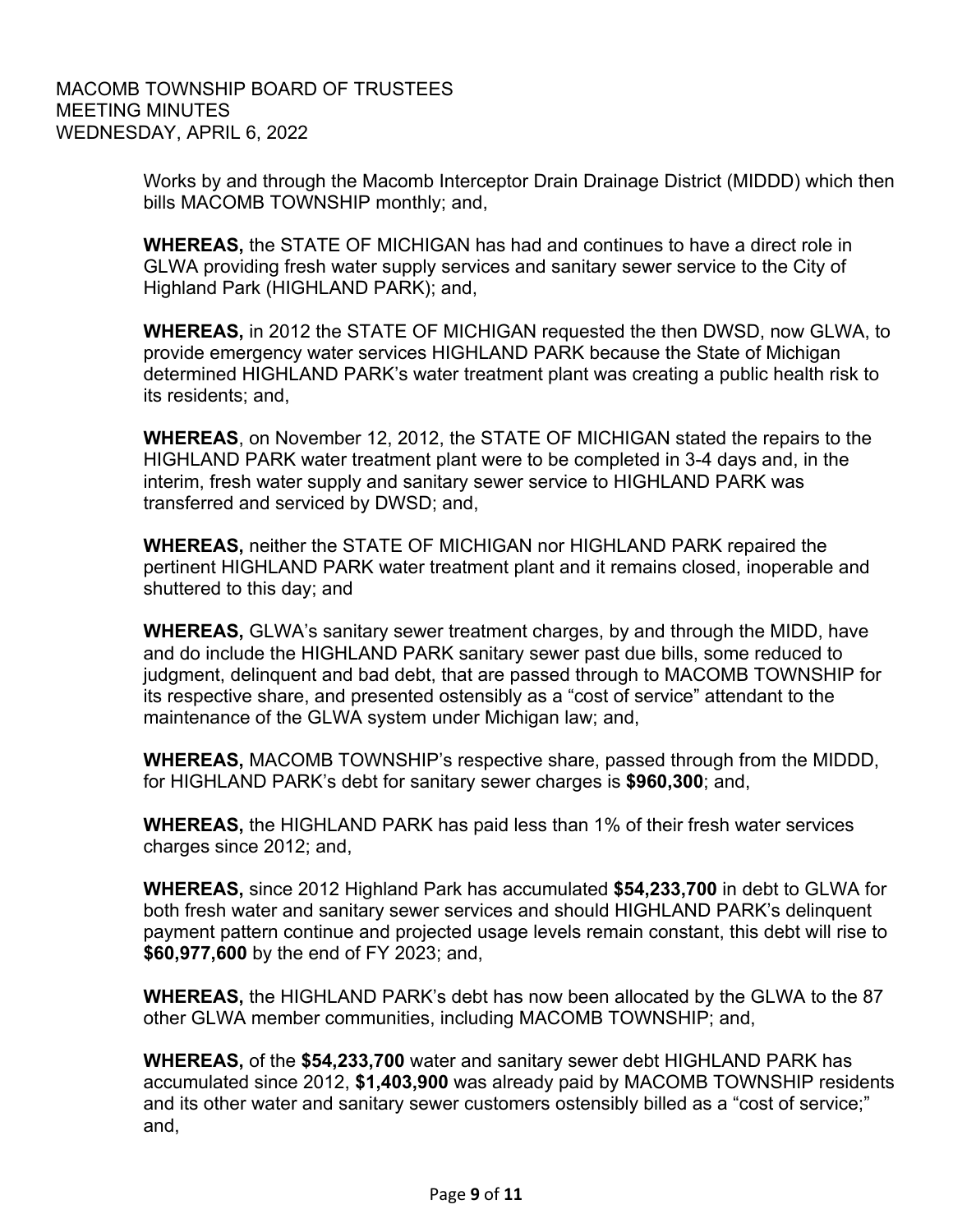**WHEREAS,** of the **\$60,977,600** debt that will be accumulated by HIGHLAND PARK's refusal to pay their water and sanitary sewer bills by the end of 2023, a total of **\$1,581,420** will have been allocated to MACOMB TOWNSHIP to be paid by its residents and the other water and sewer customers serviced by it.

# **B. RESOLUTION**

## **THEREFORE, BE IT RESOLVED AS FOLLOWS:**

 1. The Macomb Township Board of Trustees hereby demands the State of Michigan and the Great Lakes Water Authority do not require Macomb Township and the 86 other paying member communities to pay for the City of Highland Park's debt to GLWA and declare that debt to be not due and owing both retroactively and prospectively.

2. Beginning July 1<sup>st</sup>, 2022, Macomb Township shall withhold payment of that portion of water and sewer costs attributable to Highland Park's non-payment and place those funds in escrow while a just settlement of this matter is pursued.

 3. The Macomb Township Board of Trustees hereby requests the State of Michigan become directly involved in resolving this dispute.

 4. The Macomb Township Board of Trustees calls on the State of Michigan to create a system in which debts of non-paying water and sewer customers can no longer be charged to paying customers.

 5. The Macomb Township Board of Trustees hereby requests that its state legislators and Macomb County Commissioners prevail upon the State of Michigan to provide a resolution of this matter that includes reimbursement of the \$1,403,900 already paid by Macomb Township to cover nonpayment by the City of Highland Park.

Any and all resolutions in conflict herewith are repealed only to the extent necessary to give full force and effect to the foregoing provisions.

This Resolution is deemed severable. Should any provision, clause, word or sentence be deemed unenforceable, the remainder shall remain in full force and effect.

## **MOTION by Lucdio seconded by Nevers to approve the above and foregoing resolution in opposition to the imposition of Highland Park's water and sewer debt on Macomb Township's residents and businesses.**

**Roll Call: Ayes: Lucido, Nevers, Cusumano, Drolet, Pozzi, Viviano Nays: None Absent: Oliver**